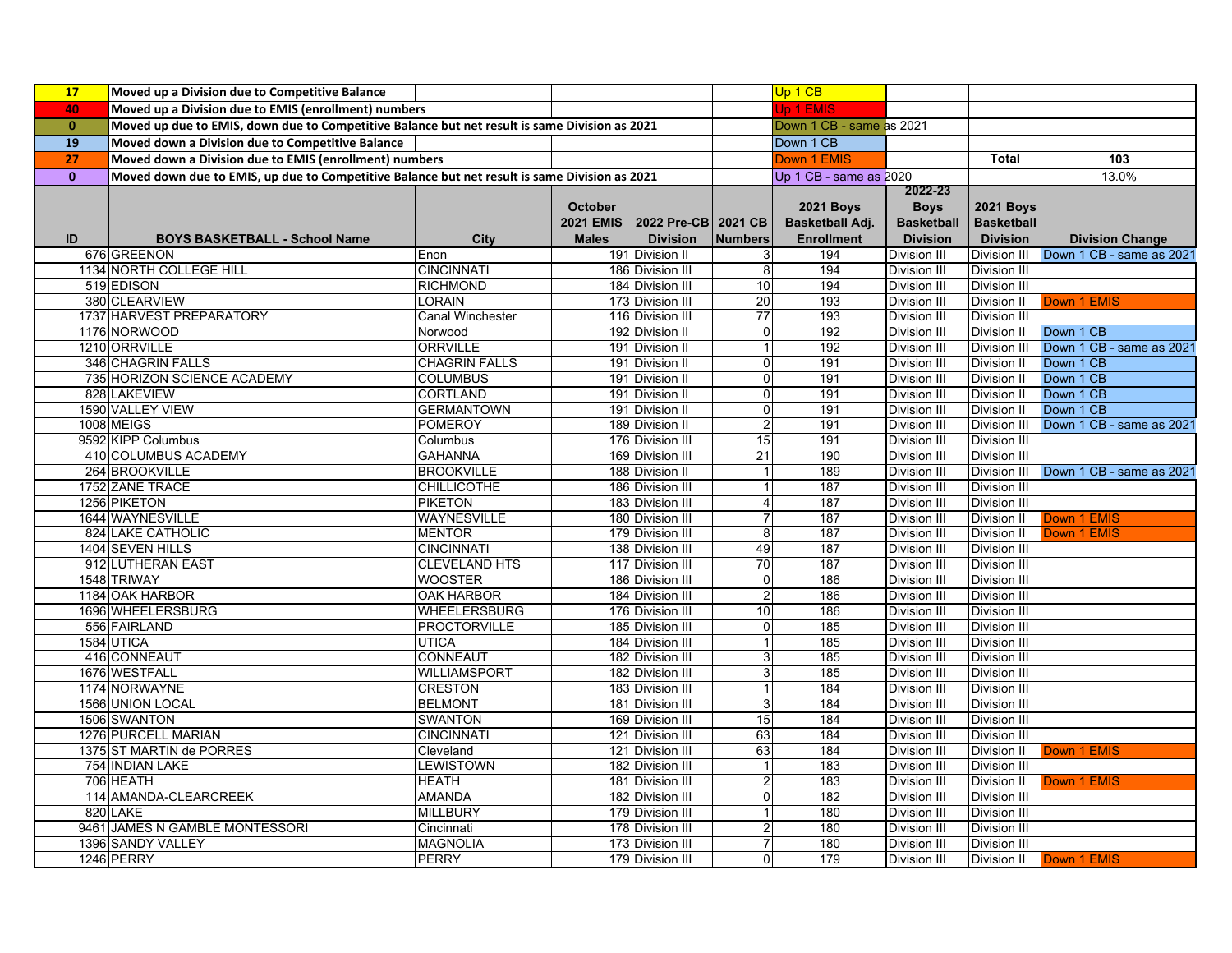| 1214 OTTAWA-GLANDORF               | <b>OTTAWA</b>          | 178 Division III | 0                         | 178              | Division III        | Division III        |             |
|------------------------------------|------------------------|------------------|---------------------------|------------------|---------------------|---------------------|-------------|
| 490 EAST CLINTON                   | <b>SABINA</b>          | 169 Division III | 9                         | 178              | Division III        | Division III        |             |
| 954 MARIEMONT                      | <b>CINCINNATI</b>      | 177 Division III | $\overline{0}$            | $\overline{177}$ | Division III        | <b>Division III</b> |             |
| 1426 SMITHVILLE                    | <b>SMITHVILLE</b>      | 169 Division III | 8 <sup>1</sup>            | 177              | Division III        | Division III        |             |
| 588 FINNEYTOWN                     | <b>CINCINNATI</b>      | 176 Division III | $\overline{\mathsf{o}}$   | 176              | Division III        | <b>Division III</b> |             |
| 1956 CLARK MONTESSORI              | <b>CINCINNATI</b>      | 167 Division III | 9                         | 176              | Division III        | <b>Division III</b> |             |
| 134 ARCHBOLD                       | <b>ARCHBOLD</b>        | 152 Division III | 24                        | 176              | Division III        | <b>Division III</b> |             |
| 570 FAIRVIEW                       | <b>FAIRVIEW PARK</b>   | 175 Division III | 0                         | 175              | Division III        | Division III        |             |
| 426 COSHOCTON                      | <b>COSHOCTON</b>       | 174 Division III | $\mathbf 1$               | 175              | Division III        | <b>Division III</b> |             |
| 860 LIBERTY                        | YOUNGSTOWN             | 158 Division III | 16                        | 174              | Division III        | Division III        |             |
| 920 MADEIRA                        | <b>CINCINNATI</b>      | 173 Division III | $\overline{\mathbf{0}}$   | 173              | Division III        | <b>Division III</b> |             |
| 1168 NORTHWESTERN                  | SPRINGFIELD            | 171 Division III | $\overline{c}$            | 173              | Division III        | Division II         | Down 1 EMIS |
| 862 LIBERTY-BENTON                 | <b>FINDLAY</b>         | 163 Division III | 10                        | 173              | Division III        | <b>Division III</b> |             |
| 864 LIBERTY CENTER                 | <b>LIBERTY CENTER</b>  | 137 Division III | 36                        | 173              | Division III        | Division III        |             |
| 1042 MILTON-UNION                  | <b>WEST MILTON</b>     | 172 Division III | $\overline{0}$            | 172              | Division III        | <b>Division II</b>  | Down 1 EMIS |
| 1268 PORTSMOUTH                    | PORTSMOUTH             | 171 Division III | $\mathbf 1$               | 172              | Division III        | <b>Division III</b> |             |
| 382 CLERMONT NORTHEASTERN          | <b>BATAVIA</b>         | 164 Division III | 8 <sup>1</sup>            | 172              | <b>Division III</b> | Division III        |             |
| 1504 SUMMIT COUNTRY DAY            | <b>CINCINNATI</b>      | 130 Division III | 42                        | 172              | Division III        | <b>Division III</b> |             |
| 394 COLDWATER                      | <b>COLDWATER</b>       | 171 Division III | $\overline{0}$            | 171              | Division III        | <b>Division III</b> |             |
| 366 CHIPPEWA                       | <b>DOYLESTOWN</b>      | 149 Division III | 22                        | 171              | Division III        | Division III        |             |
| 1048 MINFORD                       | <b>MINFORD</b>         | 167 Division III | $\ensuremath{\mathsf{3}}$ | 170              | Division III        | <b>Division III</b> |             |
| 1458 SOUTH POINT                   | <b>SOUTH POINT</b>     | 163 Division III | $\overline{7}$            | 170              | Division III        | <b>Division III</b> |             |
| 936 MANCHESTER                     | New Franklin           | 162 Division III | 8                         | 170              | Division III        | <b>Division III</b> |             |
| 466 DELTA                          | <b>DELTA</b>           | 155 Division III | $\overline{14}$           | 169              | Division III        | <b>Division III</b> |             |
| 1136 NORTHEASTERN                  | <b>SPRINGFIELD</b>     | 150 Division III | 19                        | 169              | Division III        | <b>Division III</b> |             |
| 294 HARRISON CENTRAL               | CADIZ                  | 168 Division III | $\overline{0}$            | 168              | Division III        | Division III        |             |
| 508 EASTWOOD                       | PEMBERVILLE            | 167 Division III | $\mathbf 1$               | 168              | Division III        | <b>Division III</b> |             |
| 362 CHESAPEAKE                     | CHESAPEAKE             | 164 Division III | $\overline{4}$            | 168              | Division III        | <b>Division III</b> |             |
| 630 GARFIELD                       | <b>GARRETTSVILLE</b>   | 160 Division III | 8                         | 168              | Division III        | <b>Division III</b> |             |
| 636 GENOA AREA                     | <b>GENOA</b>           | 160 Division III | $\overline{7}$            | 167              | Division III        | <b>Division III</b> |             |
| 1166 NORTHWEST                     | <b>MC DERMOTT</b>      | 160 Division III | $\overline{7}$            | 167              | Division III        | <b>Division III</b> |             |
| 202 BERKSHIRE                      | <b>BURTON</b>          | 159 Division III | 8 <sup>1</sup>            | 167              | Division III        | Division III        |             |
| 866 LIBERTY UNION                  | <b>BALTIMORE</b>       | 158 Division III | $\overline{9}$            | 167              | Division III        | <b>Division III</b> |             |
| 318 CARLISLE                       | <b>CARLISLE</b>        | 166 Division III | $\overline{0}$            | 166              | Division III        | <b>Division III</b> |             |
| 440 CRESTWOOD                      | <b>MANTUA</b>          | 166 Division III | $\overline{0}$            | 166              | <b>Division III</b> | Division III        |             |
| 1018 MIAMI EAST                    | <b>CASSTOWN</b>        | 165 Division III |                           | 166              | Division III        | Division III        |             |
| 1270 PORTSMOUTH WEST               | <b>WEST PORTSMOUTH</b> | 160 Division III | 5                         | 165              | Division III        | <b>Division III</b> |             |
| 1468 SPENCERVILLE                  | SPENCERVILLE           | 150 Division III | 15                        | 165              | Division III        | Division IV         | Jp 1 EMIS   |
| 1652 WELLSTON                      | <b>WELLSTON</b>        | 163 Division III | $\overline{0}$            | 163              | Division III        | <b>Division III</b> |             |
| 105 AFRICENTRIC EARLY COLLEGE      | <b>COLUMBUS</b>        | 151 Division III | 12                        | 163              | <b>Division III</b> | Division III        |             |
| 170 BEACHWOOD                      | <b>BEACHWOOD</b>       | 162 Division III | $\mathbf 0$               | 162              | <b>Division III</b> | Division III        |             |
| 354 CHAMPION                       | <b>WARREN</b>          | 161 Division III |                           | 162              | Division III        | Division III        |             |
| 1460 SOUTH RANGE                   | Canfield               | 159 Division III | $\mathbf{3}$              | 162              | Division III        | <b>Division III</b> |             |
| 161 BARD HIGH SCHOOL EARLY COLLEGE | Cleveland              | 156 Division III | 6                         | 162              | Division III        | Division II         | Down 1 EMIS |
| 530 ELMWOOD                        | <b>BLOOMDALE</b>       | 154 Division III | 8                         | 162              | Division III        | Division III        |             |
| 1186 OAK HILL                      | <b>OAK HILL</b>        | 147 Division III | 15                        | 162              | Division III        | <b>Division III</b> |             |
| 672 GREENEVIEW                     | <b>JAMESTOWN</b>       | 159 Division III |                           | 160              | Division III        | Division III        |             |
| 614 FREDERICKTOWN                  | <b>FREDERICKTOWN</b>   | 157 Division III | 3                         | 160              | <b>Division III</b> | <b>Division III</b> |             |
| 1156 NORTH UNION                   | <b>RICHWOOD</b>        | 153 Division III | $\overline{7}$            | 160              | Division III        | Division III        |             |
| 624 GARAWAY                        | <b>SUGARCREEK</b>      | 135 Division III | 25                        | 160              | Division III        | Division III        |             |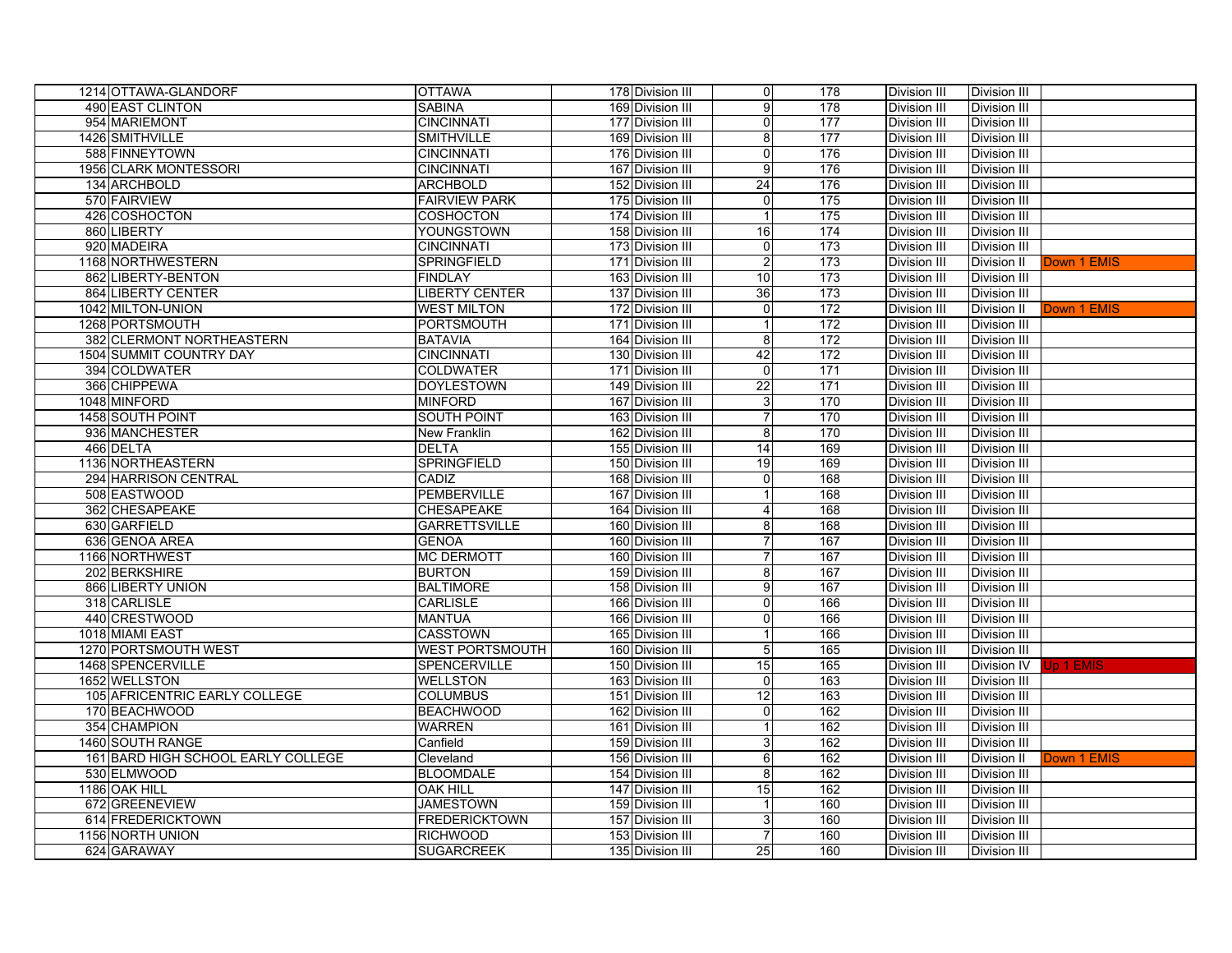| 1300 RIDGEWOOD                    | <b>WEST LAFAYETTE</b> | 158 Division III | $\overline{0}$            | 158              | Division III        | Division III        |             |
|-----------------------------------|-----------------------|------------------|---------------------------|------------------|---------------------|---------------------|-------------|
| 518 EDISON                        | <b>MILAN</b>          | 157 Division III | $\mathbf{1}$              | 158              | Division III        | Division III        |             |
| 1150 NORTHRIDGE                   | <b>JOHNSTOWN</b>      | 157 Division III | $\mathbf{1}$              | 158              | Division III        | Division III        |             |
| 1272 PREBLE SHAWNEE               | <b>CAMDEN</b>         | 156 Division III | 2                         | 158              | Division III        | Division III        |             |
| 162 BARNESVILLE                   | <b>BARNESVILLE</b>    | 157 Division III | $\mathbf 0$               | 157              | Division III        | <b>Division III</b> |             |
| 1690 WEST MUSKINGUM               | ZANESVILLE            | 150 Division III | $\overline{7}$            | 157              | Division III        | Division III        |             |
| 1640 WAYNEDALE                    | <b>APPLE CREEK</b>    | 146 Division III | 10                        | 156              | <b>Division III</b> | Division III        |             |
| 968 MARTINS FERRY                 | <b>MARTINS FERRY</b>  | 145 Division III | 11                        | 156              | Division III        | Division III        |             |
| 1260 PLEASANT                     | <b>MARION</b>         | 144 Division III | 12                        | 156              | <b>Division III</b> | Division III        |             |
| 746 HURON                         | <b>HURON</b>          | 154 Division III | $\mathbf{1}$              | 155              | <b>Division III</b> | Division II         | Down 1 EMIS |
| 334 CENTERBURG                    | <b>CENTERBURG</b>     | 153 Division III | 2                         | 155              | Division III        | Division III        |             |
| 496 EASTERN                       | Winchester            | 147 Division III | $\overline{\mathbf{8}}$   | 155              | Division III        | Division III        |             |
| 310 CARDINAL MOONEY               | YOUNGSTOWN            | 119 Division III | 35                        | 154              | Division III        | Division III        |             |
| 1706 WICKLIFFE                    | <b>WICKLIFFE</b>      | 153 Division III | 0                         | 153              | Division III        | Division III        |             |
| 928 MADISON-PLAINS                | <b>LONDON</b>         | 152 Division III | $\pmb{0}$                 | 152              | Division III        | Division III        |             |
| 542 EVERGREEN                     | <b>METAMORA</b>       | 149 Division III | 3                         | 152              | Division III        | Division III        |             |
| 182 BELLAIRE                      | <b>BELLAIRE</b>       | 135 Division III | $\overline{17}$           | 152              | Division III        | Division III        |             |
| 301 CAMPUS INTERNATIONAL          | Cleveland             | 124 Division III | $\overline{28}$           | 152              | Division III        | Division IV         | Jp 1 EMIS   |
| 260 BROOKLYN                      | <b>BROOKLYN</b>       | 151 Division III | $\mathbf 0$               | 151              | Division III        | Division III        |             |
| 1450 SOUTHEASTERN                 | <b>CHILLICOTHE</b>    | 134 Division III | 17                        | 151              | Division III        | Division III        |             |
| 1712 WILLIAMSBURG                 | <b>WILLIAMSBURG</b>   | 133 Division III | 17                        | 150              | <b>Division III</b> | Division III        |             |
| 436 CRESTVIEW                     | <b>COLUMBIANA</b>     | 128 Division III | 22                        | 150              | <b>Division III</b> | Division III        |             |
| 1740 WORTHINGTON CHRISTIAN        | Worthington           | 120 Division III | 30                        | 150              | Division III        | Division III        |             |
| 462 DEER PARK                     | <b>CINCINNATI</b>     | 149 Division III | 0                         | 149              | <b>Division III</b> | Division III        |             |
| 1570 UNITED                       | <b>HANOVERTON</b>     | 134 Division III | 15                        | 149              | <b>Division III</b> | Division III        |             |
| 1318 ROCK HILL                    | <b>IRONTON</b>        | 148 Division III | 0                         | 148              | <b>Division III</b> | Division III        |             |
| 1682 WEST JEFFERSON               | <b>West Jefferson</b> | 148 Division III | 0                         | 148              | <b>Division III</b> | Division III        |             |
| 544 FAIRBANKS                     | <b>Milford Center</b> | 146 Division III | 2                         | 148              | <b>Division III</b> | Division III        |             |
| 1688 WEST LIBERTY-SALEM           | <b>WEST LIBERTY</b>   | 135 Division III | 13                        | 148              | <b>Division III</b> | Division III        |             |
| 470 DIXIE                         | <b>NEW LEBANON</b>    | 147 Division III | $\mathbf 0$               | 147              | Division III        | Division III        |             |
| 1236 PAULDING                     | PAULDING              | 147 Division III | $\mathbf 0$               | $\overline{147}$ | Division III        | Division III        |             |
| 1532 TINORA                       | <b>DEFIANCE</b>       | 147 Division III | 0                         | 147              | <b>Division III</b> | Division III        |             |
| 408 COLUMBIANA                    | COLUMBIANA            | 137 Division III | 10                        | 147              | <b>Division III</b> | Division III        |             |
| 818 LABRAE                        | <b>LEAVITTSBURG</b>   | 131 Division III | 16                        | 147              | <b>Division III</b> | Division III        |             |
| 1072 MOUNT GILEAD                 | <b>MOUNT GILEAD</b>   | 131 Division III | 16                        | 147              | <b>Division III</b> | Division III        |             |
| 236 BLUFFTON                      | <b>BLUFFTON</b>       | 146 Division III | 0                         | 146              | <b>Division III</b> | Division III        |             |
| 1216 OTTAWA HILLS                 | <b>TOLEDO</b>         | 145 Division III | $\overline{0}$            | 145              | <b>Division III</b> | Division III        |             |
| 434 CRESTVIEW                     | <b>ASHLAND</b>        | 142 Division III | $\ensuremath{\mathsf{3}}$ | 145              | <b>Division III</b> | Division III        |             |
| 1000018 EMMANUEL CHRISTIAN SCHOOL | Toledo                | 61 Division IV   | 84                        | 145              | <b>Division III</b> | <b>Division IV</b>  | Up 1 CB     |
| 102 ADENA                         | FRANKFORT             | 135 Division III | 8                         | 143              | <b>Division III</b> | Division III        |             |
| 9360 COLUMBUS NORTH INTERNATIONAL | Columbus              | 131 Division III | 12                        | 143              | Division III        | Division III        |             |
| 1308 RIVERDALE                    | MT. BLANCHARD         | 122 Division III | 21                        | 143              | Division III        | Division III        |             |
| 1592 VAN BUREN                    | <b>VAN BUREN</b>      | 142 Division III | $\pmb{0}$                 | 142              | <b>Division III</b> | Division III        |             |
| 1128 NORTH ADAMS                  | <b>SEAMAN</b>         | 140 Division III | $\overline{2}$            | 142              | <b>Division III</b> | Division III        |             |
| 916 LYNCHBURG-CLAY                | <b>LYNCHBURG</b>      | 135 Division III | $\boldsymbol{7}$          | 142              | Division III        | Division III        |             |
| 10037 CRISTO REY COLUMBUS         | Columbus              | 124 Division III | 18                        | 142              | <b>Division III</b> | <b>Division III</b> |             |
| 120 ANNA                          | <b>ANNA</b>           | 141 Division III | $\pmb{0}$                 | 141              | <b>Division III</b> | Division III        |             |
| 1600 VERSAILLES                   | <b>VERSAILLES</b>     | 141 Division III | 0                         | 141              | <b>Division III</b> | <b>Division III</b> |             |
| 1170 NORTHWESTERN                 | <b>WEST SALEM</b>     | 139 Division III | $\boldsymbol{2}$          | 141              | <b>Division III</b> | <b>Division III</b> |             |
| 1558 TUSCARAWAS VALLEY            | <b>ZOARVILLE</b>      | 140 Division III | $\mathbf 0$               | 140              | Division III        | Division III        |             |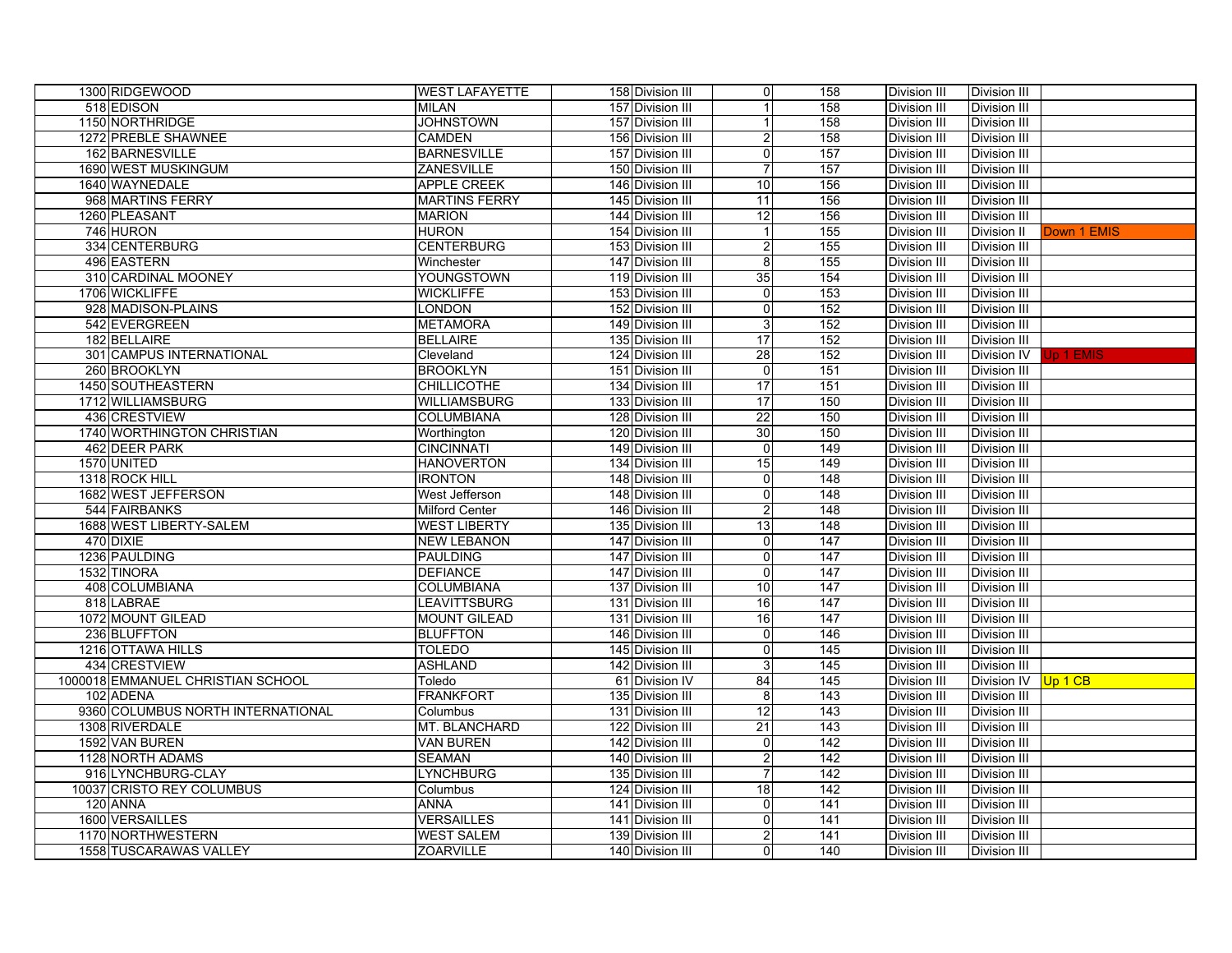| 1694 WEST UNION             | <b>WEST UNION</b>       | 140 Division III | 0                         | 140              | Division III        | Division III          |                        |
|-----------------------------|-------------------------|------------------|---------------------------|------------------|---------------------|-----------------------|------------------------|
| 1328 ROOTSTOWN              | <b>ROOTSTOWN</b>        | 136 Division III | $\overline{4}$            | 140              | Division III        | Division III          |                        |
| 130 ARCANUM                 | <b>ARCANUM</b>          | 133 Division III | $\overline{7}$            | 140              | Division III        | Division III          |                        |
| 834 LAKOTA                  | <b>KANSAS</b>           | 133 Division III | $\overline{7}$            | 140              | Division III        | Division III          |                        |
| 458 DAWSON-BRYANT           | <b>COAL GROVE</b>       | 131 Division III | 9                         | 140              | Division III        | <b>Division III</b>   |                        |
| 1742 WYNFORD                | <b>BUCYRUS</b>          | 137 Division III | $\overline{c}$            | 139              | Division III        | <b>Division III</b>   |                        |
| 446 CUYAHOGA HEIGHTS        | Cuyahoga Heights        | 124 Division III | 15                        | 139              | Division III        | Division IV           | Up 1 EMIS              |
| 1650 WELLINGTON             | <b>WELLINGTON</b>       | 137 Division III |                           | 138              | Division III        | Division III          |                        |
| 1280 PYMATUNING VALLEY      | <b>ANDOVER</b>          | 136 Division III | $\overline{c}$            | 138              | Division III        | <b>Division III</b>   |                        |
| 1172 NORTHWOOD              | <b>NORTHWOOD</b>        | 122 Division III | 16                        | 138              | Division III        | Division III          |                        |
| 812 KIRTLAND                | <b>KIRTLAND</b>         | 137 Division III | $\overline{0}$            | $\overline{137}$ | Division III        | Division III          |                        |
| 256 BROOKFIELD              | <b>BROOKFIELD</b>       | 136 Division III | 0                         | 136              | Division III        | Division IV           | Jp 1 EMIS              |
| 368 CINCINNATI COUNTRY DAY  | <b>CINCINNATI</b>       | 101 Division IV  | 35                        | 136              | Division III        | Division III          | Up 1 CB - same as 2021 |
| 744 HUNTINGTON              | <b>CHILLICOTHE</b>      | 135 Division III | $\overline{0}$            | 135              | Division III        | <b>Division III</b>   |                        |
| 950 MARGARETTA              | <b>CASTALIA</b>         | 134 Division III | $\mathbf{1}$              | 135              | Division III        | Division IV           | Up 1 EMIS              |
| 638 GEORGETOWN              | <b>GEORGETOWN</b>       | 133 Division III | $\overline{c}$            | 135              | Division III        | <b>Division III</b>   |                        |
| 1082 NATIONAL TRAIL         | <b>NEW PARIS</b>        | 132 Division III | $\ensuremath{\mathsf{3}}$ | 135              | Division III        | <b>Division III</b>   |                        |
| 314 CARDINGTON-LINCOLN      | <b>CARDINGTON</b>       | 126 Division III | $\overline{9}$            | 135              | Division III        | Division IV           | Jp 1 EMIS              |
| 598 FORT FRYE               | <b>BEVERLY</b>          | 134 Division III | $\overline{0}$            | 134              | Division III        | <b>Division III</b>   |                        |
| 110 ALLEN EAST              | Harrod                  | 133 Division III |                           | 134              | Division III        | <b>Division III</b>   |                        |
| 284 BUCKEYE TRAIL           | <b>LORE CITY</b>        | 125 Division III | $\overline{9}$            | 134              | Division III        | <b>Division III</b>   |                        |
| 290 BUCYRUS                 | <b>BUCYRUS</b>          | 130 Division III | 3                         | 133              | Division III        | <b>Division III</b>   |                        |
| 664 GRANDVIEW HEIGHTS       | <b>COLUMBUS</b>         | 132 Division III | $\overline{0}$            | 132              | Division III        | Division IV           | Jp 1 EMIS              |
| 1448 SOUTHEAST              | <b>RAVENNA</b>          | 131 Division III |                           | 132              | <b>Division III</b> | <b>Division III</b>   |                        |
| 1238 PEEBLES                | <b>PEEBLES</b>          | 127 Division III |                           | 128              | Division III        | Division IV           | Jp 1 EMIS              |
| 1646 WAYNE TRACE            | <b>HAVILAND</b>         | 126 Division III | $\overline{2}$            | 128              | <b>Division III</b> | <b>Division III</b>   |                        |
| 750 INDEPENDENCE            | <b>INDEPENDENCE</b>     | 127 Division III | $\overline{0}$            | 127              | Division III        | Division IV           | Jp 1 EMIS              |
| 1010 MEMORIAL               | <b>CAMPBELL</b>         | 127 Division III | $\overline{0}$            | $\overline{127}$ | <b>Division III</b> | Division III          |                        |
| 316 CAREY                   | <b>CAREY</b>            | 125 Division III | $\overline{2}$            | 127              | Division III        | Division IV           | Jp 1 EMIS              |
| 1630 WATERLOO               | <b>ATWATER</b>          | 124 Division III | 3                         | 127              | Division III        | Division III          |                        |
| <b>1670 WESTERN RESERVE</b> | <b>COLLINS</b>          | 124 Division III | 3                         | 127              | Division III        | <b>Division III</b>   |                        |
| 404 COLUMBIA                | <b>COLUMBIA STATION</b> | 119 Division III | 8                         | 127              | Division III        | Division III          |                        |
| 442 CROOKSVILLE             | <b>CROOKSVILLE</b>      | 117 Division III | 10                        | 127              | Division III        | Division III          |                        |
| 1560 TUSLAW                 | <b>MASSILLON</b>        | 125 Division III | $\mathbf{1}$              | 126              | <b>Division III</b> | Division III          |                        |
| 572 FAIRVIEW                | <b>SHERWOOD</b>         | 124 Division III | $\overline{2}$            | 126              | <b>Division III</b> | Division III          |                        |
| 1586 VALLEY                 | <b>LUCASVILLE</b>       | 122 Division III | $\vert 4 \vert$           | 126              | Division III        | Division IV           | Jp 1 EMIS              |
| 498 EAST KNOX               | <b>HOWARD</b>           | 125 Division III | $\overline{0}$            | 125              | <b>Division III</b> | Division IV           | Jp 1 EMIS              |
| 1112 NEWTON FALLS           | <b>NEWTON FALLS</b>     | 124 Division III | $\overline{0}$            | 124              | Division III        | <b>Division III</b>   |                        |
| 1084 NELSONVILLE-YORK       | NELSONVILLE             | 117 Division III | $\overline{7}$            | 124              | <b>Division III</b> | Division III          |                        |
| 524 ELGIN                   | <b>MARION</b>           | 113 Division III | 11                        | 124              | <b>Division III</b> | Division III          |                        |
| <b>488 EAST CANTON</b>      | <b>EAST CANTON</b>      | 109 Division IV  | 15                        | 124              | <b>Division III</b> | Division III          | Up 1 CB - same as 2021 |
| 1542 TRINITY HS             | <b>GARFIELD HTS.</b>    | 103 Division IV  | 21                        | 124              | <b>Division III</b> | <b>Division III</b>   | Up 1 CB - same as 2021 |
| 226 BLACK RIVER             | <b>SULLIVAN</b>         | 123 Division III | $\overline{0}$            | 123              | <b>Division III</b> | <b>Division III</b>   |                        |
| 504 EAST PALESTINE          | <b>EAST PALESTINE</b>   | 123 Division III | $\overline{0}$            | 123              | <b>Division III</b> | Division III          |                        |
| 194 BELPRE                  | <b>BELPRE</b>           | 122 Division III | $\overline{0}$            | 122              | <b>Division III</b> | <b>Division III</b>   |                        |
| 708 HICKSVILLE              | <b>HICKSVILLE</b>       | 121 Division III |                           | 122              | <b>Division III</b> | Division IV           | Up 1 EMIS              |
| 1044 MINERAL RIDGE          | <b>MINERAL RIDGE</b>    | 121 Division III |                           | 122              | <b>Division III</b> | <b>Division III</b>   |                        |
| 1546 TRI-VILLAGE            | New Madison             | 106 Division IV  | 16                        | 122              | <b>Division III</b> | Division IV           | Up 1 CB                |
| 934 MALVERN                 | <b>MALVERN</b>          | 98 Division IV   | 24                        | 122              | Division III        | Division IV           | Up 1 CB                |
| 412 COLUMBUS GROVE          | <b>COLUMBUS GROVE</b>   | 121 Division III | $\overline{0}$            | 121              | Division III        | Division IV Up 1 EMIS |                        |